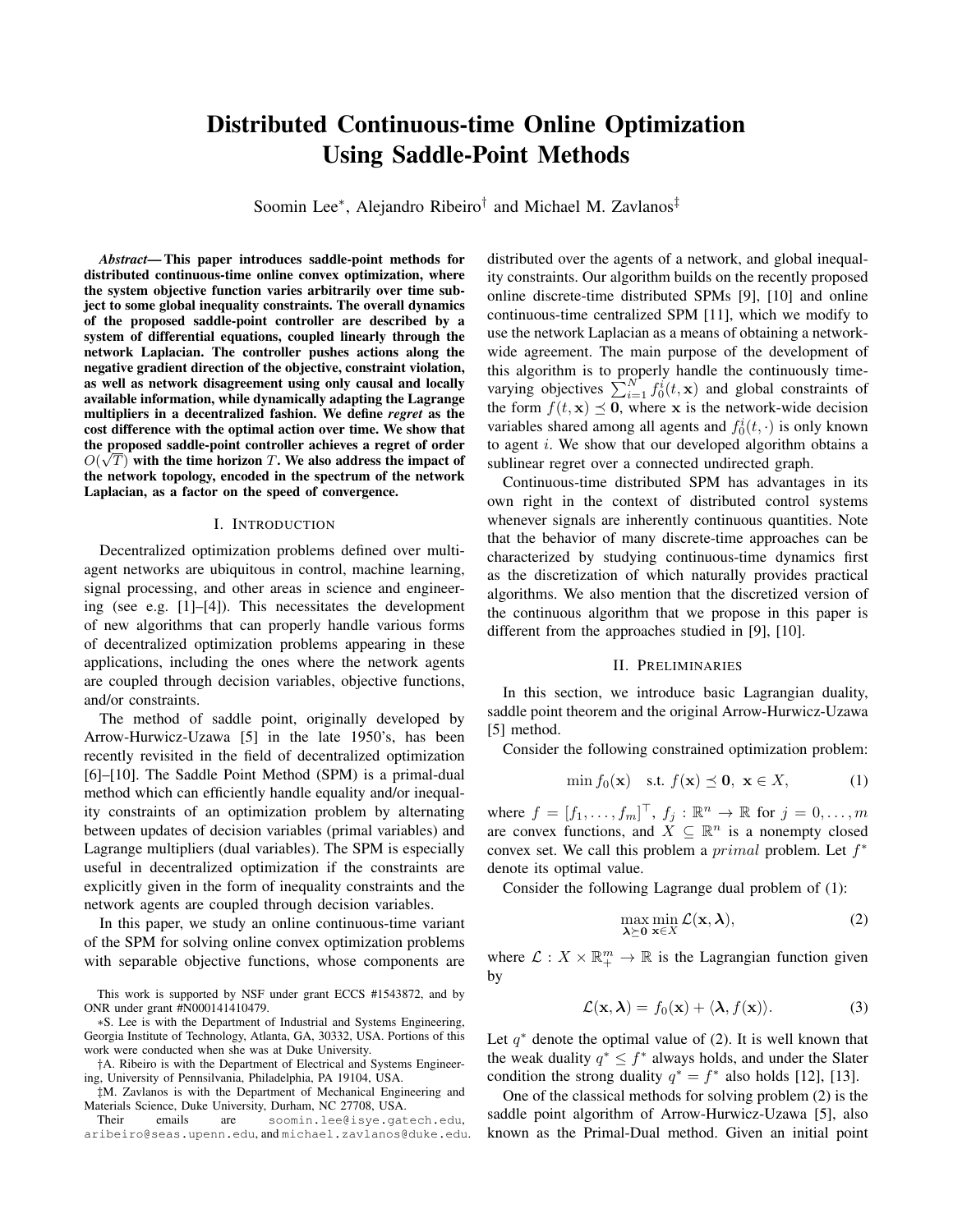$(\mathbf{x}_0, \lambda_0) \in X \times \mathbb{R}^m_+$ , the method iteratively updates the primal-dual variables as follows: For  $t = 0, 1, \ldots$ 

$$
\mathbf{x}_{t+1} = P_X[\mathbf{x}_t - \alpha_t \nabla_{\mathbf{x}} \mathcal{L}(\mathbf{x}_t, \boldsymbol{\lambda}_t)] \tag{4a}
$$

$$
\boldsymbol{\lambda}_{t+1} = [\boldsymbol{\lambda}_t + \alpha_t \nabla_{\boldsymbol{\lambda}} \mathcal{L}(\mathbf{x}_t, \boldsymbol{\lambda}_t)]^+, \tag{4b}
$$

where  $[\cdot]^{+}$  denote the coordinate-wise projection of a onto  $\mathbb{R}^n_+$ ,  $\{\alpha_t\}$  is a sequence of positive step sizes,  $\nabla_{\mathbf{x}} \mathcal{L}(\mathbf{x}_t, \lambda_t)$ and  $\nabla_{\lambda} \mathcal{L}(\mathbf{x}_t, \lambda_t)$  are the gradients of the Lagrangian  $\mathcal{L}$  at  $(\mathbf{x}_t, \lambda_t)$  with respect to x and  $\lambda$ , respectively.

It has been extensively studied that the sequence  $(\mathbf{x}_t, \boldsymbol{\lambda}_t)$ generated by the method (4a)-(4b) converges to a saddle point of the Lagrangian function  $\mathcal L$  under some specific assumptions [5]. This and the saddle point theorem [12, Proposition 5.1.6] say that the Primal-Dual method in (4a)- (4b) solves the original problem (1).

#### III. PROBLEM STATEMENT

Consider a networked system consisting of  $N$  agents that communicate over a weighted undirected graph  $G =$  $(V, \mathcal{E}, \mathcal{A})$ , where  $V = [N]$  indexes the set of agents,  $\mathcal{E} \subseteq$  $V \times V$  represents the pairs of communicating agents, and  $A \in \mathbb{R}_+^{N \times N}$  is the weighted adjacency matrix with the property that  $[\mathcal{A}]_{ij} > 0$  if and only if  $(i, j) \in \mathcal{E}$ . We denote the set of neighbors of agent i by  $\mathcal{N}_i = \{j \mid (i,j) \in \mathcal{E}\}.$ Then, the associated graph Laplacian  $L \in \mathbb{R}^{N \times N}$  of G is L := diag $(A1_N) - A$ .

The following assumption is necessary for a proper dissemination of network-wide information.

*Assumption 1:* The graph  $G$  is connected.

By construction, L is symmetric positive semidefinite and its null space coincides with the "agreement" subspace, i.e.,  $L1 = 0$  and  $1^{\top}L^{\top} = 0^{\top}$ . Furthermore, Assumption 1 implies that the smallest eigenvalue of L is unique and equal to zero, and for all  $z \in \text{span}\{1\}^{\perp}$  there exists  $\lambda_2 > 0$  such that

$$
\mathbf{z}^{\top} \mathsf{L} \mathbf{z} \ge \lambda_2 \|\mathbf{z}\|^2. \tag{5}
$$

Note that this assumption ensures that  $\lambda_2$ , also known as the Fiedler eigenvalue of L, is always strictly positive [14].

We consider a continuous-time environment in which each agent  $i \in V$  selects an action trajectory  $\mathbf{x}_i(t)$ ,  $t \geq 0$  from a closed and bounded set  $X \subseteq \mathbb{R}^d$ . At each time t, each agent i receives a time-varying cost function  $f_0^i(t, \cdot)$  chosen by nature which comes from a fixed class of convex functions  $f: \mathbb{R}_+ \times X \to \mathbb{R}$ , and incurs a local cost of  $f_0^i(t, \mathbf{x}_i(t))$ . Note that the *network-wide* cost that agents want to minimize at time  $t$  is

$$
f_0(t, \mathbf{x}) = \sum_{i=1}^{N} f_0^i(t, \mathbf{x}).
$$
 (6)

We emphasize here that  $f_0$  is neither collectively known to any of the agents nor available at any single location. In addition to this, there exist some global functions that are continuously time-varying

$$
h(t, \mathbf{x}) \preceq \mathbf{0},\tag{7}
$$

where the vector function  $h : \mathbb{R} \times \mathbb{R}^d \to \mathbb{R}^m$  describes the constraints to satisfy at time  $t$ . Let us adopt an additional mapping  $g : \mathbb{R}^m \to \mathbb{R}^m$  to define

$$
f(t, \mathbf{x}) := g(h(t, \mathbf{x})).
$$

Note that if  $g(y) = y$ , then  $f(t, x)$  just coincides with  $h(t, \mathbf{x})$ . Otherwise, if  $g(\mathbf{y}) = \max\{0, \mathbf{y}\}, f(t, \mathbf{x})$  measures the penalty violation.

Since  $f_0^i(t, \cdot)$  is the only available information for agent i at time t, each agent must determine its action  $x_i(t)$  based on what it "thinks" the network-wide action should be. We will postpone the details about the strategy based on which each agent i chooses such  $x_i(t)$  to Section IV, except to note that  $x_i(t)$  depends only on the local cost functions and constraints revealed up to that time, i.e.,  $f_0^i(s, \cdot)$  and  $f(s, \cdot)$  for  $s \in [0, t)$ , and the coordination of the information received from the neighbors.

Consider the following *uncoordinated regret* at arbitrary  $T \geq 0$ :

$$
\mathcal{R}(T) = \int_{t=1}^{T} \sum_{i=1}^{N} [f_0^i(t, \mathbf{x}_i(t)) - f_0^i(t, \mathbf{x}^*)] dt,
$$
 (8)

which computes the accumulated difference between the summation of the local cost incurred at each agent's own state  $x_i(t)$  and the best fixed point chosen from an offline and centralized view. Here x<sup>\*</sup> is defined as

$$
\mathbf{x}^* := \inf_{\mathbf{x} \in X, h(t, \mathbf{x}) \preceq \mathbf{0}} \int_{t=1}^T \sum_{i=1}^N f_0^i(\mathbf{x}) dt, \tag{9}
$$

i.e., x ∗ is a single state that could have been chosen with perfect advance knowledge of all cost functions  ${f_0^i(t, \cdot)}_{i \in \mathcal{V}, t \geq 0}$  and all constraint functions  ${h(t, \cdot)}_{t \geq 0}$ , and without any restriction on the communication between any agents. A quantity of more interest is the following *coordinated regret* as seen by agent  $j \in V$  at arbitrary  $T \geq 0$ :

$$
\mathcal{R}^j(T) = \int_{t=1}^T \sum_{i=1}^N [f_0^i(t, \mathbf{x}_j(t)) - f_0^i(t, \mathbf{x}^*)] dt.
$$
 (10)

This *coordinated regret* computes the difference between the network cost incurred by a single agent's sequence of states  $\{x_j(t)\}_{t=0}^T$  and the best fixed point  $x^*$  defined in (9). Designing a coordination algorithm which reduces  $\mathcal{R}^j$ for all  $j \in V$  is more meaningful as this would guarantee the average cost computed at any location of the network is nearly as low as the cost of the best choice  $x^*$ .

Since this is an online constrained problem, we also need a notion of regret associated with the constraints which is analogous to the regret in (10) associated with the cost function. We consider the following *cumulative feasibility violation* for any arbitrary  $T > 0$  and  $j \in \mathcal{V}$ :

$$
\mathcal{F}^j(T) = \int_{t=0}^T f(t, \mathbf{x}_j(t))dt,
$$
\n(11)

which can be used to show that the constraints in (7) are satisfied in the long run at any location in the network.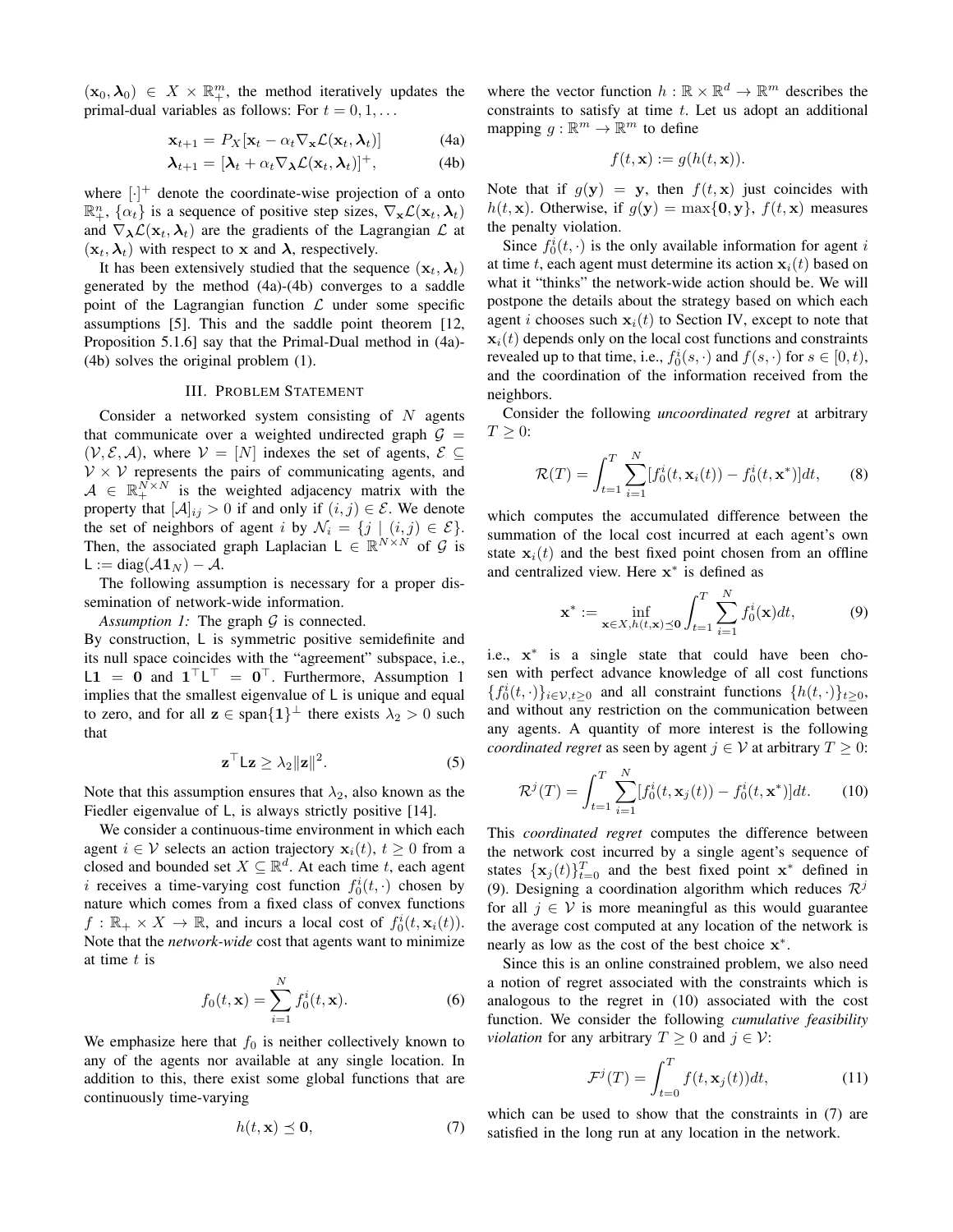Our goal is to design a decentralized controller for updating each trajectory  $x_i(t)$  so that the generated trajectory incurs sublinear regret and constraint violation, i.e such that the coordinated regret  $(10)$  and constraint violation  $(11)$   $(a)$ are sublinear over the time horizon T for any  $j \in V$  (such that the average  $\mathcal{R}^j(T)/T$  and  $\mathcal{F}^j(T)/T$  converge to zero), and (b) show reasonable dependence on the total number of network agents and on the topology of the communication graphs. For this paper, however, we leave the proof for the constraint violation as our future work.

## IV. DISTRIBUTED ONLINE SADDLE-POINT ALGORITHM

We now introduce our proposed distributed online saddlepoint controller which combines the saddle point method of Arrow-Hurwicz-Uzawa [5] with the network Laplacian.

For each  $i \in \mathcal{V}$ , let the penalty function  $\mathcal{H}^i : \mathbb{R}_+ \times \mathbb{R}^d \times$  $\mathbb{R}^m \to \mathbb{R}$  be defined as

$$
\mathcal{H}^i(t, \mathbf{x}, \boldsymbol{\lambda}) := f_0^i(t, \mathbf{x}) + \boldsymbol{\lambda}^\top f(t, \mathbf{x}), \tag{12}
$$

Then, we propose local controllers for all  $i \in V$  that take the form of the following projected dynamical system:

$$
\dot{\mathbf{x}}_i(t) = \Pi_X \bigg[ \mathbf{x}_i(t), \sum_{j=1}^N -L_{ij} \mathbf{x}_j(t) - \epsilon \mathcal{H}_x^i(t, \mathbf{x}_i(t), \lambda_i(t)) \bigg],
$$
\n(13a)

$$
\dot{\boldsymbol{\lambda}}_i(t) = \Pi_{\Lambda} \bigg[ \boldsymbol{\lambda}_i(t), \sum_{j=1}^N -L_{ij} \boldsymbol{\lambda}_j(t) + \epsilon \mathcal{H}_{\lambda}^i(t, \mathbf{x}_i(t), \boldsymbol{\lambda}_i(t)) \bigg],
$$
\n(13b)

where  $X \subseteq \mathbb{R}^d$ ,  $\Lambda \subseteq \mathbb{R}^m_+$  and  $\epsilon > 0$  is a step size which will be later determined in the convergence proof. The vectors  $\mathcal{H}^{i}_{x}(t,\mathbf{x},\boldsymbol{\lambda}) \in \mathbb{R}^{d}$  and  $\mathcal{H}^{i}_{\lambda}(t,\mathbf{x},\boldsymbol{\lambda}) \in \mathbb{R}^{m}$  are the gradients of the local penalty function (12) with respect to x and  $\lambda$ which are given as

$$
\mathcal{H}_x^i(t, \mathbf{x}, \boldsymbol{\lambda}) = f_{0,x}^i(t, \mathbf{x}) + f_x(t, \mathbf{x})^\top \boldsymbol{\lambda}
$$
 (14a)

$$
\mathcal{H}^i_{\lambda}(t, \mathbf{x}, \lambda) = f(t, \mathbf{x}). \tag{14b}
$$

Furthermore, the projection operator  $\Pi_X[\cdot, \cdot]$  is defined as follows.

*Definition 1: (Projection of a vector at a point)* Let X ⊆  $\mathbb{R}^d$  be a closed convex set. Then, for any  $\mathbf{x} \in X$  and  $\mathbf{v} \in \mathbb{R}^d$ , we define the projection of **v** over the set  $X$  at the point **x** as

$$
\Pi_X[\mathbf{x}, \mathbf{v}] = \lim_{\delta \to 0^+} \frac{P_X(\mathbf{x} + \delta \mathbf{v}) - \mathbf{x}}{\delta},
$$

where  $P_X(\mathbf{z}) = \arg \min_{\mathbf{y} \in X} ||\mathbf{y} - \mathbf{z}||^2$ .

As is demonstrated in [11], [15],  $\Pi_X[\mathbf{x}, \mathbf{v}]$  is equivalent to  $P_{\text{co}(X)}[\mathbf{v}]$  where  $\text{co}(X)$  is the conical hull of X whose vertex is at the point  $x$ . In other words, if the point  $x$  is in the interior of X,  $\Pi_X[\mathbf{x}, \mathbf{v}]$  just becomes v, otherwise, it becomes the component of  $\bf{v}$  that is tangential to the set  $X$ at the point x.

The trajectories  $x_i(t)$  and  $\lambda_i(t)$  are local estimates of the network-wide primal and dual points as seen by agent i. Each agent i moves its trajectories  $x_i(t)$  and  $\lambda_i(t)$ 

based on the proportional feedback on the disagreements,  $\sum_{j=1}^{N}$  -L<sub>ij</sub>**x**<sub>j</sub>(t) and  $\sum_{j=1}^{N}$  -L<sub>ij</sub> $\lambda$ <sub>j</sub>(t), and the locally estimated Lagrangian  $\mathcal{H}^{i}(\tilde{t}, \mathbf{x}_{i}(t), \boldsymbol{\lambda}_{i}(t))$ . Therefore, the dynamics (13a)-(13b) can be seen as a continuous-time approximation of the centralized update in (4a)-(4b). Later we will see that the errors due to this estimation will behave nicely as long as  $x_i(t)$  and  $\lambda_i(t)$  stay close to the mean field  $\bar{\mathbf{x}}(t) = \frac{1}{N} \sum_{i=1}^{N} \mathbf{x}_i(t)$  and  $\bar{\boldsymbol{\lambda}}(t) = \frac{1}{N} \sum_{i=1}^{N} \boldsymbol{\lambda}_i(t)$ .

Note that the dynamics in (13a)-(13b) can be rewritten compactly in a stacked vector form. For the primal dynamics (13a), let us define for all  $i \in \mathcal{V}$ ,

$$
\mathbf{d}_i(t) := \mathcal{H}_x^i(t, \mathbf{x}_i(t), \lambda_i(t)),\tag{15a}
$$

$$
\mathbf{p}_i(t) := \Pi_X \bigg[ \mathbf{x}_i(t), \sum_{j=1}^N -\mathsf{L}_{ij} \mathbf{x}_j(t) - \epsilon \mathcal{H}_x^i(t, \mathbf{x}_i(t), \boldsymbol{\lambda}_i(t)) \bigg]
$$

$$
- \sum_{j=1}^N -\mathsf{L}_{ij} \mathbf{x}_j(t) + \epsilon \mathcal{H}_x^i(t, \mathbf{x}_i(t), \boldsymbol{\lambda}_i(t)). \tag{15b}
$$

By stacking all the components over  $i$ , we further define  $\mathbf{d}(t) := (\mathbf{d}_1(t), \dots, \mathbf{d}_N(t)), \mathbf{p}(t) := (\mathbf{p}_1(t), \dots, \mathbf{p}_N(t))$  and  $\mathbf{x}(t) := (\mathbf{x}_1(t), \dots, \mathbf{x}_N(t))$ . Then, the dynamics in (13a) can be written in a stacked vector form as

$$
\dot{\mathbf{x}}(t) = -\mathbf{L}_d \mathbf{x}(t) - \epsilon \mathbf{d}(t) + \mathbf{p}(t), \tag{16}
$$

where  $\mathbf{L}_d := \mathsf{L} \otimes I_d$ . Similarly, the dual dynamics in (13b) can be rewritten as

$$
\dot{\boldsymbol{\lambda}}(t) = -\mathbf{L}_m \boldsymbol{\lambda}(t) + \epsilon \boldsymbol{\delta}(t) + \boldsymbol{\pi}(t),
$$
 (17)

where in this case  $\mathbf{L}_m := \mathsf{L} \otimes I_m$ ,  $\boldsymbol{\delta}(t) := (\boldsymbol{\delta}_1(t), \dots, \boldsymbol{\delta}_N(t)),$  $\pi(t) := (\pi_1(t), \ldots, \pi_N(t)), \lambda(t) := (\lambda_1(t), \ldots, \lambda_N(t))$ and

$$
\delta_i(t) := \mathcal{H}^i_{\lambda}(t, \mathbf{x}_i(t), \lambda_i(t)), \qquad (18a)
$$

$$
\pi_i(t) := \Pi_X \left[ \mathbf{x}_i(t), \sum_{j=1}^N -L_{ij} \lambda_j(t) + \epsilon \mathcal{H}^i_\lambda(t, \mathbf{x}_i(t), \lambda_i(t)) \right]
$$

$$
- \sum_{j=1}^N -L_{ij} \lambda_j(t) - \epsilon \mathcal{H}^i_\lambda(t, \mathbf{x}_i(t), \lambda_i(t)). \quad (18b)
$$

For our regret analysis, we frequently make use of the following lemma which provides a relation between the original vector v and its projection.

*Lemma 1:* [11, Lemma 1] Let  $X \subseteq \mathbb{R}^d$  be a convex set and  $\mathbf{x}_0, \mathbf{x} \in X$ . Then, for any  $\mathbf{v} \in \mathbb{R}^d$ 

$$
(\mathbf{x}_0 - \mathbf{x})^{\top} \Pi_X(\mathbf{x}_0, \mathbf{v}) \leq (\mathbf{x}_0 - \mathbf{x})^{\top} \mathbf{v}.
$$
  
V. REGRET ANALYSIS

We now provide a regret analysis of the proposed distributed online saddle-point method. In Section V-A, we present additional assumptions on the objective and constraint functions. In Sections V-B and V-C, we present two key lemmas that will be used in the proof of the main results. The main results are provided in Section V-D.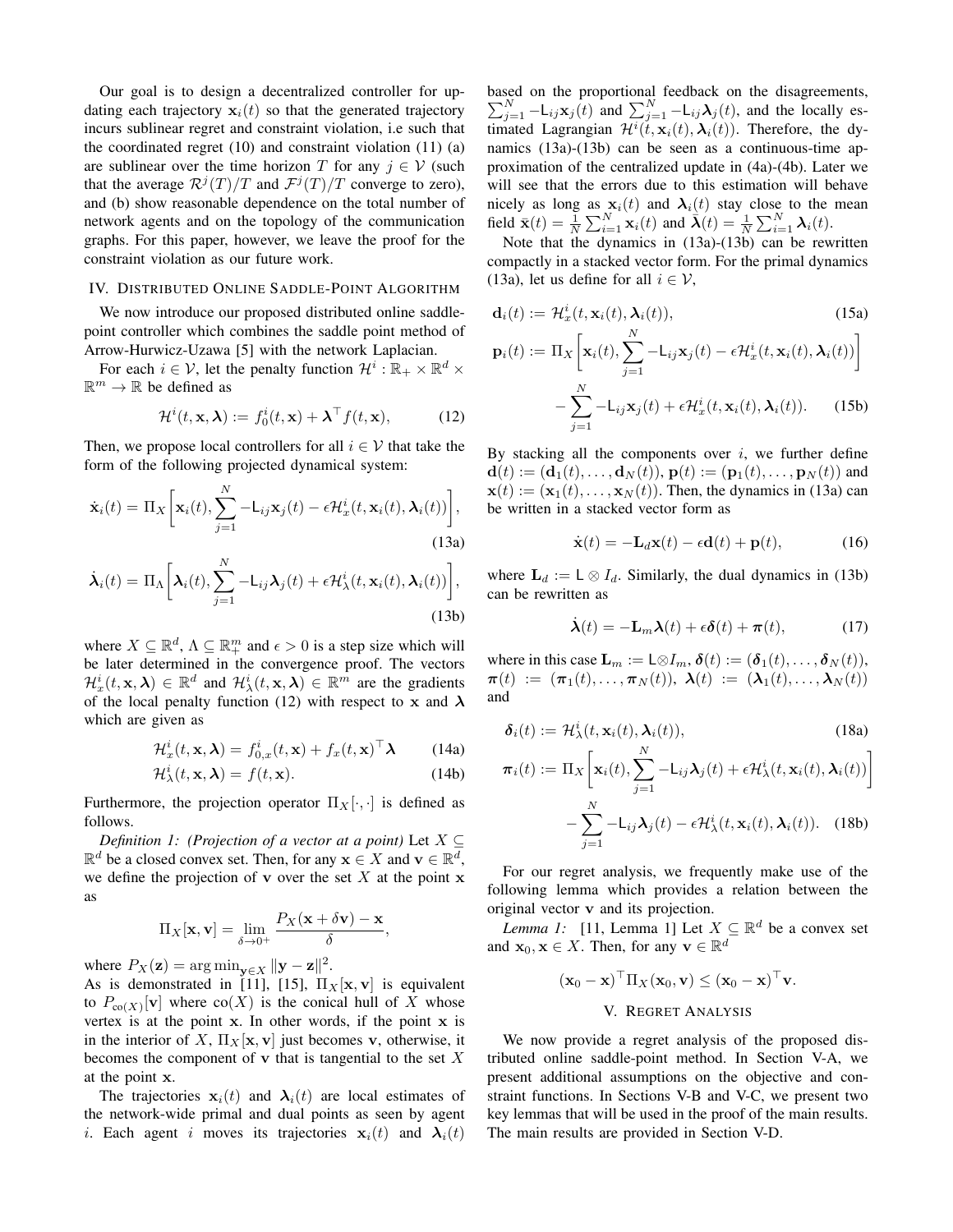#### *A. Assumptions*

The following assumption is typical in any gradient-based algorithms. It ensures the boundedness of the gradients so that the method in (13a)-(13b) is well behaved.

- *Assumption 2:* (a) The sets  $X \subseteq \mathbb{R}^d$  and  $\Lambda \subseteq \mathbb{R}^m_+$  are convex, closed and bounded.
- (b) The functions  $f_0^i(t, \cdot) : X \to \mathbb{R}$  for all  $i \in \mathcal{V}$  and  $t \ge 0$ , and  $f_j(t, \cdot) : X \to \mathbb{R}^m$  for all  $j \in [m]$  and  $t \ge 0$  are convex, but not necessarily differentiable. Furthermore, they are Lipschitz continuous over  $X$ , i.e., there exist constants  $L_0, L_f > 0$  such that for any  $x, y \in X$

$$
|f_0^i(t, \mathbf{x}) - f_0^i(t, \mathbf{y})| \le L_0 \|\mathbf{x} - \mathbf{y}\|, \ \forall i \in \mathcal{V}, \ t \ge 0,
$$

 $|f_i(t, \mathbf{x}) - f_i(t, \mathbf{y})| \leq L_f \|\mathbf{x} - \mathbf{y}\|, \ \forall j \in [m], \ t \geq 0.$ Some direct consequences of Assumption 2 are uniformly bounded (sub)gradients, i.e., for any  $x \in X$ 

$$
||f_{0,x}^i(t, \mathbf{x})|| \le L_0, \ \forall i \in \mathcal{V}, \ t \ge 0,
$$
  

$$
||f_{j,x}(t, \mathbf{x})|| \le L_f, \ \forall j \in [m], \ t \ge 0,
$$

and bounded function values, i.e., for any  $x \in X$ , there exist constants  $C_0, C_f > 0$  such that

$$
|f_0^i(t, \mathbf{x})| \le C_0, \ \forall i \in \mathcal{V}, \ t \ge 0,
$$
  

$$
|f_j(t, \mathbf{x})| \le C_f, \ \forall j \in [m], \ t \ge 0.
$$

Furthermore, due to the boundedness of the set X and  $\Lambda$ , there exist some constants  $C_{\mathbf{x}}$ ,  $C_{\lambda}$  such that

$$
\max_{\mathbf{x}\in X}\|\mathbf{x}\|\leq C_{\mathbf{x}}\text{ and }\max_{\pmb{\lambda}\in\Lambda}\|\pmb{\lambda}\|\leq C_{\pmb{\lambda}}.
$$

Assumption 2 ensures the boundedness of the gradients defined in (14a)-(14b). Indeed, we have for any  $i \in \mathcal{V}$ ,  $t \geq 0$ and  $(\mathbf{x}, \boldsymbol{\lambda}) \in X \times \Lambda$ 

$$
\|\mathcal{H}_x^i(t, \mathbf{x}, \boldsymbol{\lambda})\| = \|f_{0,x}^i(t, \mathbf{x}) + f_x(t, \mathbf{x})^\top \boldsymbol{\lambda}\|
$$
  
\n
$$
\leq L_0 + \sqrt{md}L_f C_\boldsymbol{\lambda} := L_\mathbf{x}, \qquad (19a)
$$

$$
\|\mathcal{H}_{\lambda}^{i}(t,\mathbf{x},\lambda)\| = \|f(t,\mathbf{x})\| \leq \sqrt{m}C_{f} := L_{\lambda}, \qquad (19b)
$$

where we defined  $L_x$  and  $L_\lambda$  for future reference.

#### *B. Basic Iterate Relation*

In this section, we establish some basic relation in Lemma 2 that holds for the trajectories  $x_i(t)$  and  $\lambda_i(t)$  obtained by the distributed online saddle-point method in (13a)-(13b). The relation will play an important role in the sequel, since it provides guidelines for choosing the step size  $\epsilon$  for obtaining a sublinearly bounded regret. The proof of this lemma is omitted due to the space limitation.

For the analysis, let us define the agreement subspace  $\mathcal{C}_{\mathbf{x}} := \{\mathbf{1}_N \otimes \mathbf{x} \mid \mathbf{x} \in \mathbb{R}^d\}$  and  $\mathcal{C}_{\boldsymbol{\lambda}} := \{\mathbf{1}_N \otimes \boldsymbol{\lambda} \mid \boldsymbol{\lambda} \in \mathbb{R}^m\}.$ Let  $M_d := \frac{1}{N} \mathbf{1} \mathbf{1}^\top \otimes I_d$  and  $M_m := \frac{1}{N} \mathbf{1} \mathbf{1}^\top \otimes I_m$  be the linear projection operators onto  $\mathcal{C}_{\mathbf{x}}$  and  $\tilde{\mathcal{C}}_{\lambda}$ , respectively. For convenience, we let K denote the Laplacian of the complete graph whose edge weights are all  $\frac{1}{N}$ , i.e.,  $K = I_N - \frac{1}{N} \mathbf{1} \mathbf{1}^\top$ , and we often use  $\mathbf{K}_d := \mathbf{K} \otimes I_d = I_{Nd} - \mathbf{M}_d$  and  $\mathbf{K}_m := \mathsf{K} \otimes I_m = I_{Nm} - \mathbf{M}_m$ . Note that  $\mathbf{M}_d$ ,  $\mathbf{M}_m$ ,  $\mathbf{K}_d$  and  $\mathbf{K}_m$  are symmetric and idempotent by construction, that is, for example  $\mathbf{M}_d^2 = \mathbf{M}_d = \mathbf{M}_d^{\top}$ .

*Lemma 2:* Let Assumption 2 hold. Consider the trajectories generated by the dynamics in (13a)-(13b). Then, for any  $(\tilde{\mathbf{x}}, \boldsymbol{\lambda}) \in X \times \Lambda$  and  $T \geq 0$ , we have:

$$
\int_{t=0}^{T} \sum_{i=1}^{N} \left[ \mathcal{H}^{i}(t, \mathbf{x}_{i}(t), \tilde{\boldsymbol{\lambda}}) - \mathcal{H}^{i}(t, \tilde{\mathbf{x}}, \boldsymbol{\lambda}_{i}(t)) \right] dt
$$
  

$$
\leq \frac{V_{\tilde{\mathbf{x}}, \tilde{\boldsymbol{\lambda}}}(\mathbf{x}(0), \boldsymbol{\lambda}(0))}{\epsilon} + \sqrt{N} L_{\mathbf{x}} \int_{0}^{T} ||\mathbf{K}_{d} \mathbf{x}(t)|| dt
$$
  

$$
+ \sqrt{N} L_{\boldsymbol{\lambda}} \int_{0}^{T} ||\mathbf{K}_{m} \boldsymbol{\lambda}(t)|| dt,
$$

where  $\mathbf{x}(t) = (\mathbf{x}_1(t), \dots, \mathbf{x}_N(t))$  and  $\lambda(t)$  $(\lambda_1(t), \dots, \lambda_N(t))$  for all  $t \geq 0$ , and  $V_{\tilde{\mathbf{x}}, \tilde{\mathbf{\lambda}}}(\mathbf{x}, \lambda)$ :  $\mathbb{R}^{Nd} \times \mathbb{R}^{Nm} \to \mathbb{R}$  is the Lyapunov function defined as

$$
V_{\tilde{\mathbf{x}}, \tilde{\boldsymbol{\lambda}}}(\mathbf{x}, \boldsymbol{\lambda}) = \frac{1}{2} ||\mathbf{M}_d \mathbf{x} - \mathbf{1}_N \otimes \tilde{\mathbf{x}}||^2
$$
  
+ 
$$
\frac{1}{2} ||\mathbf{M}_m \boldsymbol{\lambda} - \mathbf{1}_N \otimes \tilde{\boldsymbol{\lambda}}||^2, \qquad (20)
$$

where  $\mathbf{M}_d = \frac{1}{N} \mathbf{1} \mathbf{1}^\top \otimes I_d$  and  $\mathbf{M}_m = \frac{1}{N} \mathbf{1} \mathbf{1}^\top \otimes I_m$ .

With the choice of  $(\tilde{\mathbf{x}}, \tilde{\boldsymbol{\lambda}}) := (\mathbf{x}^*, \mathbf{0}),$  the LHS of Lemma 2 becomes the uncoordinated regret defined in (8). This indicates that the uncoordinated regret will remain sublinear, provided that the step size  $\epsilon$  can be set in the order of  $o(T)$ , and the remaining two terms on the RHS can be sublinearly bounded.

Note that the last two terms in Lemma 2 respectively denote the network-wide disagreement among the local primal variables  $x_i(t)$ 's and the local dual variables  $\lambda_i(t)$ 's, accumulated over  $t \in [0, T]$ . In order to see why this is true, let us define the mean field  $\bar{\mathbf{x}}(t) = \frac{1}{N} \sum_{i=1}^{N} \mathbf{x}_i(t)$ and  $\bar{\boldsymbol{\lambda}}(t) = \frac{1}{N} \sum_{i=1}^{N} \boldsymbol{\lambda}_i(t)$ , and the fluctuation  $\hat{\mathbf{x}}_i(t) =$  $\mathbf{x}_i(t) - \bar{\mathbf{x}}(t)$  and  $\hat{\lambda}_i(t) = \lambda_i(t) - \bar{\lambda}(t)$ . Then, by defining  $\hat{\mathbf{x}}(t) := (\hat{\mathbf{x}}_1(t), \dots, \hat{\mathbf{x}}_N(t))$  and  $\hat{\boldsymbol{\lambda}}(t) := (\hat{\boldsymbol{\lambda}}_1(t), \dots, \hat{\boldsymbol{\lambda}}_N(t)),$ we can see that

$$
\mathbf{K}_d \mathbf{x}(t) = \hat{\mathbf{x}}(t) = \mathbf{x}(t) - \mathbf{1}_N \otimes \bar{\mathbf{x}}(t), \quad (21a)
$$

$$
\mathbf{K}_m \boldsymbol{\lambda}(t) = \hat{\boldsymbol{\lambda}}(t) = \boldsymbol{\lambda}(t) - \mathbf{1}_N \otimes \bar{\boldsymbol{\lambda}}(t). \tag{21b}
$$

In other words, the two terms can be represented as

$$
\|\mathbf{K}_d\mathbf{x}(t)\| = \left(\sum_{i=1}^N \|\mathbf{x}_i(t) - \bar{\mathbf{x}}(t)\|^2\right)^{\frac{1}{2}},\tag{22a}
$$

$$
\|\mathbf{K}_m\boldsymbol{\lambda}(t)\| = \left(\sum_{i=1}^N \|\boldsymbol{\lambda}_i(t) - \bar{\boldsymbol{\lambda}}(t)\|^2\right)^{\frac{1}{2}}.\tag{22b}
$$

### *C. Sublinear Network Disagreement*

In the next lemma, we show that the network-wide disagreement terms appearing in Lemma 2 are sublinearly bounded over T.

*Lemma 3: (Sublinear Network Disagreement)* Let Assumptions 1-2 hold. Consider the trajectories generated by the dynamics in (13a)-(13b) and the step size  $\epsilon$  is chosen as:

$$
\epsilon = \frac{1}{\sqrt{T}}.\tag{23}
$$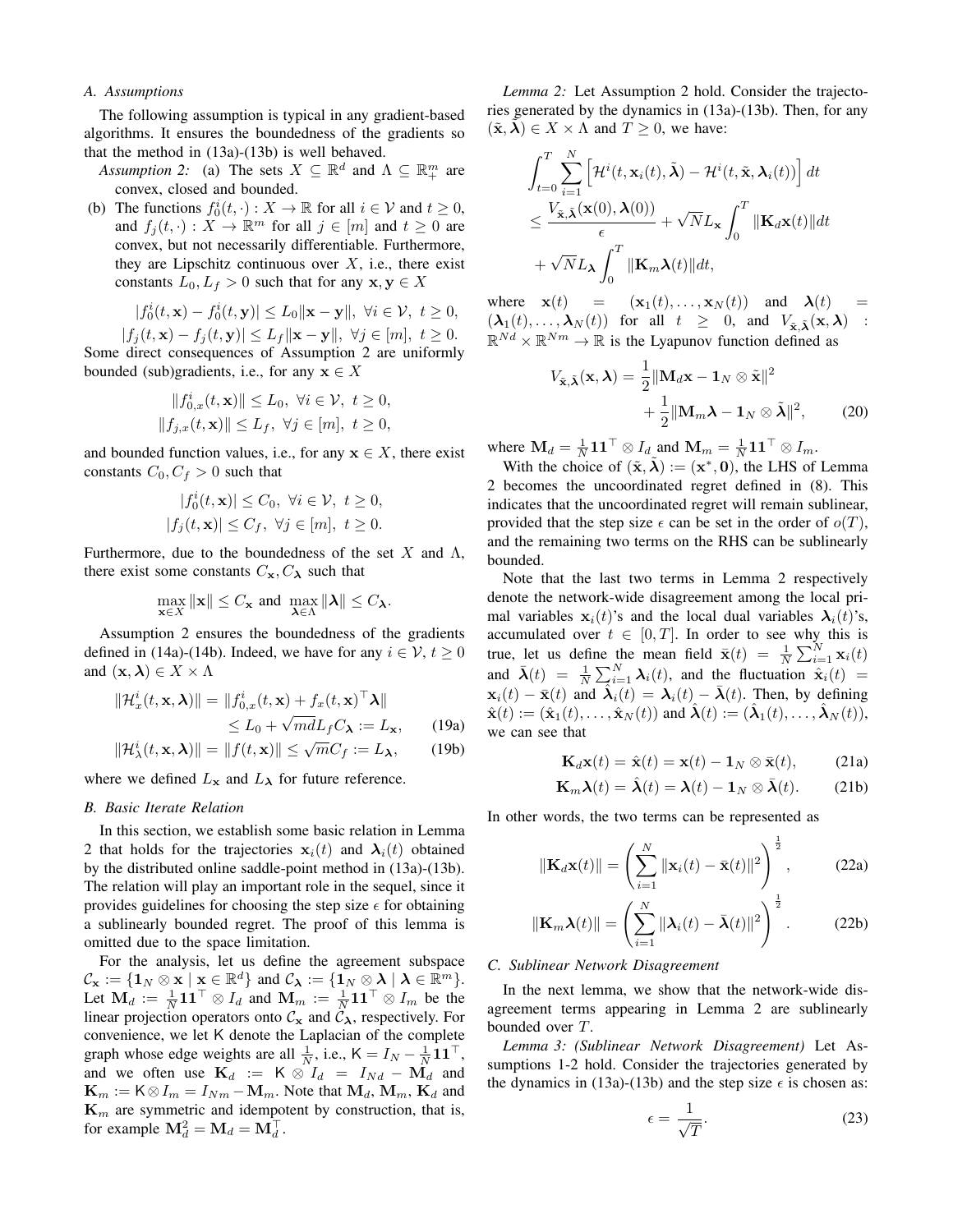Then, for any  $T \geq 0$ , we have:

(a)

$$
\int_{t=0}^{T} \|\mathbf{K}_{d}\mathbf{x}(t)\|dt \leq \frac{\|\mathbf{K}_{d}\mathbf{x}(0)\|}{\lambda_{2}} + \frac{\sqrt{N}L_{\mathbf{x}}}{\lambda_{2}}\sqrt{T},
$$

(b)

$$
\int_{t=0}^{T} \|\mathbf{K}_{m}\boldsymbol{\lambda}(t)\|dt \leq \frac{\|\mathbf{K}_{m}\boldsymbol{\lambda}(0)\|}{\lambda_{2}} + \frac{\sqrt{N}L_{\boldsymbol{\lambda}}}{\lambda_{2}}\sqrt{T},
$$

where  $\|\mathbf{K}_d\mathbf{x}(0)\|$  and  $\|\mathbf{K}_d\mathbf{x}(0)\|$  are the total initialization errors in the primal and dual variables (see Eq. (22a)-(22b)).

*Proof:* (a) From (21a) and (16), we can write

$$
\dot{\hat{\mathbf{x}}}(t) = \mathbf{K}_d \dot{\mathbf{x}}(t) \n= -\mathbf{K}_d \mathbf{L}_d (\hat{\mathbf{x}}(t) + \mathbf{1}_N \otimes \bar{\mathbf{x}}(t)) - \epsilon \mathbf{K}_d \mathbf{d}(t) + \mathbf{K}_d \mathbf{p}(t) \n= -\mathbf{L}_d \hat{\mathbf{x}}(t) - \epsilon \mathbf{K}_d \mathbf{d}(t) + \mathbf{K}_d \mathbf{p}(t),
$$
\n(24)

where in the last inequality we used relations  $\mathbf{K}_d \mathbf{L}_d = \mathbf{L}_d$ and  $\mathbf{L}_d \mathbf{1}_N \otimes \bar{\mathbf{x}}(t) = 0$ . Consider a Lyapunov candidate  $V(\hat{\mathbf{x}}) = \frac{1}{2}\hat{\mathbf{x}}^{\top}\hat{\mathbf{x}}$ . Then, from relation (21a), we can write

$$
V(\hat{\mathbf{x}}(t)) = \frac{1}{2}\hat{\mathbf{x}}(t)^{\top}\hat{\mathbf{x}}(t) = \frac{1}{2}||\mathbf{K}_d\mathbf{x}(t)||^2.
$$
 (25)

Using  $\hat{\mathbf{x}}(t)^\top \mathbf{K}_d = \hat{\mathbf{x}}(t)^\top$  in the dynamics of  $\hat{\mathbf{x}}(t)$  in (24), the derivative of  $V(\hat{\mathbf{x}}(t))$  with respect to time is given by

$$
\dot{V}(\hat{\mathbf{x}}(t)) = \hat{\mathbf{x}}(t)^{\top} \dot{\hat{\mathbf{x}}}(t) \n= -\hat{\mathbf{x}}(t)^{\top} \mathbf{L}_d \hat{\mathbf{x}}(t) - \epsilon \hat{\mathbf{x}}(t)^{\top} \mathbf{d}(t) + \hat{\mathbf{x}}(t)^{\top} \mathbf{p}(t).
$$
\n(26)

We now find an upper-bound for each term on the RHS of (26). For the first term, from (5) and the fact  $\hat{\mathbf{x}}(t) \in$ span $\{1_{Nd}\}^{\perp}$ , it is straightforward that

$$
\hat{\mathbf{x}}(t)^{\top} \mathbf{L}_d \hat{\mathbf{x}}(t) \ge \lambda_2 \hat{\mathbf{x}}(t)^{\top} \hat{\mathbf{x}}(t) \n= \lambda_2 ||\hat{\mathbf{x}}(t)||^2 = 2\lambda_2 V(\hat{\mathbf{x}}(t)).
$$
\n(27)

For the second term on the RHS of (26), we obtain the following chain of relations:

$$
\hat{\mathbf{x}}(t)^{\top} \mathbf{d}(t) = \sum_{i=1}^{N} \hat{\mathbf{x}}_i(t)^{\top} \mathbf{d}_i(t)
$$
\n(28a)

$$
= \sum_{i=1}^{N} (\mathbf{x}_i(t) - \bar{\mathbf{x}}(t))^{\top} \mathcal{H}_x^i(t, \mathbf{x}_i(t), \lambda_i(t)) \qquad (28b)
$$

$$
\geq -L_{\mathbf{x}} \sum_{i=1}^{N} \|\mathbf{x}_i(t) - \bar{\mathbf{x}}(t)\|,
$$
\n(28c)

where (28a)-(28b) follow from the definition of  $d(t)$  in (15a); (28c) follows from Assumption 2 and relation (19a). Using the Jensen's inequality, (28) can be further bounded as:

$$
-\epsilon \hat{\mathbf{x}}(t)^{\top} \mathbf{d}(t) \le \epsilon L_{\mathbf{x}} \sum_{i=1}^{N} \|\mathbf{x}_i(t) - \bar{\mathbf{x}}(t)\|
$$
 (29)

$$
\leq \epsilon L_{\mathbf{x}} \sqrt{N \sum_{i=1}^{N} \|\mathbf{x}_i(t) - \bar{\mathbf{x}}(t)\|^2} = \epsilon L_{\mathbf{x}} \sqrt{2N} \sqrt{V(\hat{\mathbf{x}}(t))}.
$$

For the third term on the RHS of (26), using the definition of  $\mathbf{p}_i(t)$  in (15b) and Lemma 1, we obtain

$$
\hat{\mathbf{x}}(t)^{\top} \mathbf{p}(t) = \sum_{i=1}^{N} \hat{\mathbf{x}}_i(t)^{\top} \mathbf{p}_i(t) \le 0.
$$
 (30)

Combining the bounds in (27), (29) and (30) into the RHS of (26), we arrive at:

$$
\dot{V}(\hat{\mathbf{x}}(t)) \leq -2\lambda_2 V(\hat{\mathbf{x}}(t)) + \epsilon L_{\mathbf{x}} \sqrt{2N} \sqrt{V(\hat{\mathbf{x}}(t))}.
$$

Let  $\mathbf{q}(t) := \sqrt{V(\hat{\mathbf{x}}(t))}$ . Then, the above differential inequality can be rewritten as

$$
\dot{\mathbf{q}}(t) \leq -\lambda_2 \mathbf{q}(t) + \frac{\epsilon L_{\mathbf{x}} \sqrt{2N}}{2}.
$$

Solving this first-order differential inequality yields

$$
\mathbf{q}(t) \le e^{-\lambda_2 t} \left( \mathbf{q}(0) - \frac{\epsilon L_{\mathbf{x}} \sqrt{2N}}{2\lambda_2} \right) + \frac{\epsilon L_{\mathbf{x}} \sqrt{2N}}{2\lambda_2}.
$$

Using this result and relation (25) and omitting the negative term, we can write:

$$
\begin{aligned} \|\mathbf{K}_d \mathbf{x}(t)\| &= \sqrt{2}\mathbf{q}(t) \\ &\leq \sqrt{2}e^{-\lambda_2 t}\mathbf{q}(0) + \frac{\epsilon L_{\mathbf{x}}\sqrt{N}}{\lambda_2}. \end{aligned}
$$

Lastly, using the definition of  $\epsilon$  in (23) and integrating the above relation over time 0 to T yields the desired result.  $\blacksquare$ 

*Proof:* (b) Noticing the similarity between (21a) and (21b), and (16) and (17), we omit the proof of this part since it is almost identical to that of part (a). This lemma captures the effect of the underlying network topology via the spectral gap  $\lambda_2$  (also known as the Fiedler value), which encodes the algebraic connectivity of the graph  $\mathcal{G}$ .

#### *D. Main Results*

By combining Lemma 2 and 3, we can now provide our main results. In the next theorem, we show that the coordinated regret (cf. definition in (10)) is sublinearly bounded.

*Theorem 1: (Sublinear Coordinated Regret)* Let Assumptions 1-2 hold. Consider the trajectories generated by the dynamics in (13a)-(13b), where the step size  $\epsilon$  is chosen as  $\epsilon = \frac{1}{\sqrt{2}}$  $\frac{1}{T}$ . Then, for any  $T \ge 0$  and  $j \in \mathcal{V}$ , we have:

$$
\mathcal{R}^j(T) \leq C_1 + C_2 \sqrt{T},
$$

where

$$
C_1 = \frac{(\sqrt{N}L_{\mathbf{x}} + \sqrt{2}L_0N)}{\lambda_2} \|\mathbf{K}_d\mathbf{x}(0)\| + \frac{\sqrt{N}L_{\mathbf{\lambda}}}{\lambda_2} \|\mathbf{K}_m\mathbf{\lambda}(0)\|,
$$
  

$$
C_2 = V_{\mathbf{x}^*,0}(\mathbf{x}(0),\mathbf{\lambda}(0)) + \frac{(NL_{\mathbf{x}}^2 + \sqrt{2}L_0L_{\mathbf{x}}N^{3/2})}{\lambda_2} + \frac{NL_{\mathbf{\lambda}}^2}{\lambda_2}
$$

,

and the constants  $\|\mathbf{K}_d\mathbf{x}(0)\|$ ,  $\|\mathbf{K}_m\boldsymbol{\lambda}(0)\|$ ,  $V_{\mathbf{x}^*,\mathbf{0}}(\mathbf{x}(0),\boldsymbol{\lambda}(0))$ are defined in (22a), (22b) and (20), respectively.

*Proof:* Note that we can write

$$
\mathcal{R}^j(T) = \int_{t=0}^T \sum_{i=1}^N [f_0^i(t, \mathbf{x}_j(t)) - f_0^i(t, \mathbf{x}_i(t))]dt
$$